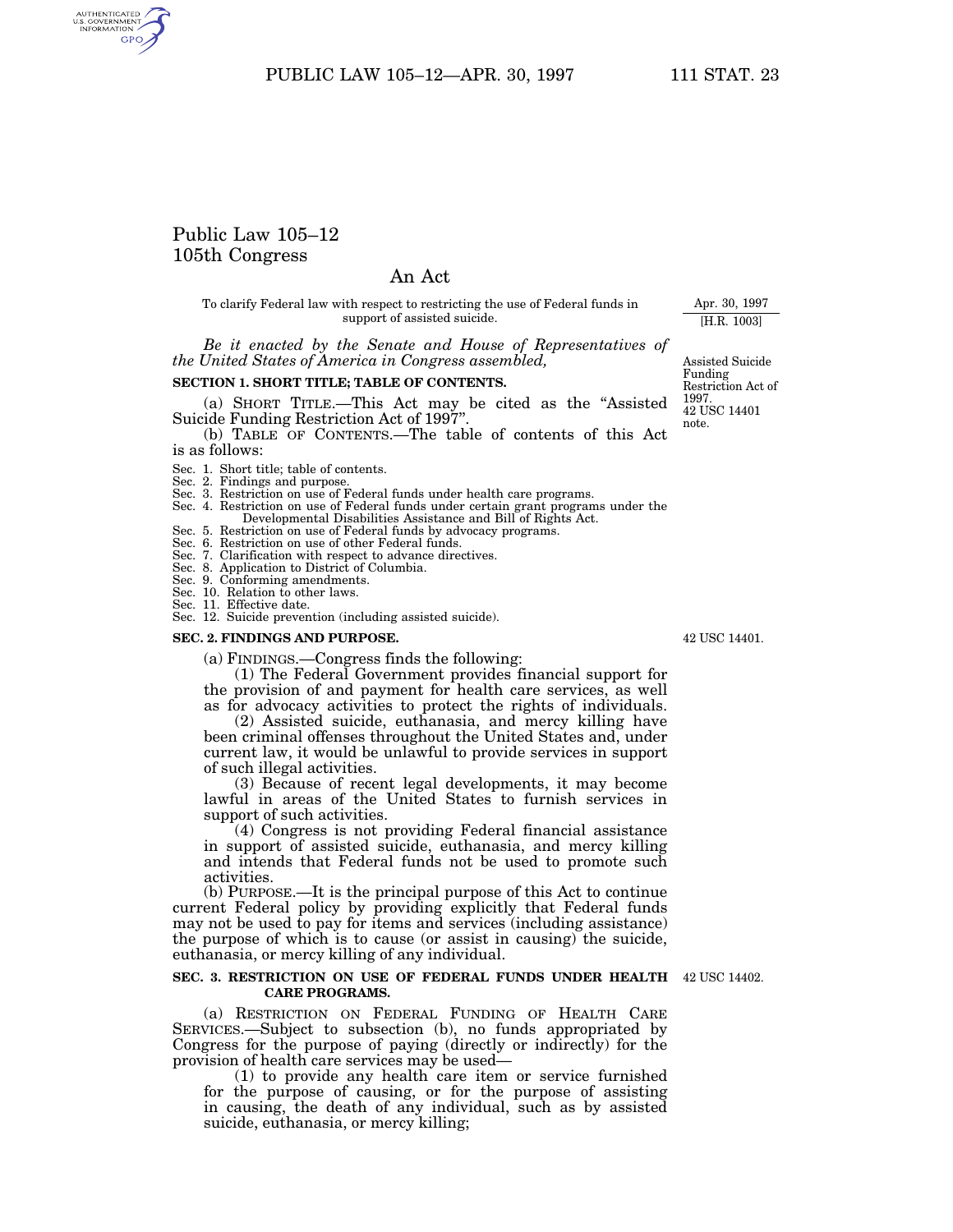(2) to pay (directly, through payment of Federal financial participation or other matching payment, or otherwise) for such an item or service, including payment of expenses relating to such an item or service; or

(3) to pay (in whole or in part) for health benefit coverage that includes any coverage of such an item or service or of any expenses relating to such an item or service.

(b) CONSTRUCTION AND TREATMENT OF CERTAIN SERVICES.— Nothing in subsection (a), or in any other provision of this Act (or in any amendment made by this Act), shall be construed to apply to or to affect any limitation relating to—

(1) the withholding or withdrawing of medical treatment or medical care;

(2) the withholding or withdrawing of nutrition or hydration;

(3) abortion; or

(4) the use of an item, good, benefit, or service furnished for the purpose of alleviating pain or discomfort, even if such use may increase the risk of death, so long as such item, good, benefit, or service is not also furnished for the purpose of causing, or the purpose of assisting in causing, death, for any reason.

(c) LIMITATION ON FEDERAL FACILITIES AND EMPLOYEES.— Subject to subsection (b), with respect to health care items and services furnished—

(1) by or in a health care facility owned or operated by the Federal government, or

(2) by any physician or other individual employed by the Federal government to provide health care services within the scope of the physician's or individual's employment,

no such item or service may be furnished for the purpose of causing, or for the purpose of assisting in causing, the death of any individual, such as by assisted suicide, euthanasia, or mercy killing.

(d) LIST OF PROGRAMS TO WHICH RESTRICTIONS APPLY.—

(1) FEDERAL HEALTH CARE FUNDING PROGRAMS.—Subsection (a) applies to funds appropriated under or to carry out the following:

(A) MEDICARE PROGRAM.—Title XVIII of the Social Security Act. (B) MEDICAID PROGRAM.—Title XIX of the Social

Security Act.<br>
(C) TITLE XX SOCIAL SERVICES BLOCK GRANT.—Title

XX of the Social Security Act.<br>
(D) MATERNAL AND CHILD HEALTH BLOCK GRANT<br>
PROGRAM.—Title V of the Social Security Act.

(E) PUBLIC HEALTH SERVICE ACT. The Public Health Service Act.

(F) INDIAN HEALTH CARE IMPROVEMENT ACT.—The

Indian Health Care Improvement Act. (G) FEDERAL EMPLOYEES HEALTH BENEFITS PROGRAM.—

Chapter 89 of title 5, United States Code. (H) MILITARY HEALTH CARE SYSTEM (INCLUDING TRICARE AND CHAMPUS PROGRAMS).—Chapter 55 of title 10, United States Code.

(I) VETERANS MEDICAL CARE.—Chapter 17 of title 38, United States Code.

(J) HEALTH SERVICES FOR PEACE CORPS VOLUNTEERS.—

Section 5(e) of the Peace Corps Act (22 U.S.C. 2504(e)). (K) MEDICAL SERVICES FOR FEDERAL PRISONERS.— Section 4005(a) of title 18, United States Code.

(2) FEDERAL FACILITIES AND PERSONNEL.—The provisions of subsection (c) apply to facilities and personnel of the following:

(A) MILITARY HEALTH CARE SYSTEM.—The Department of Defense operating under chapter 55 of title 10, United States Code.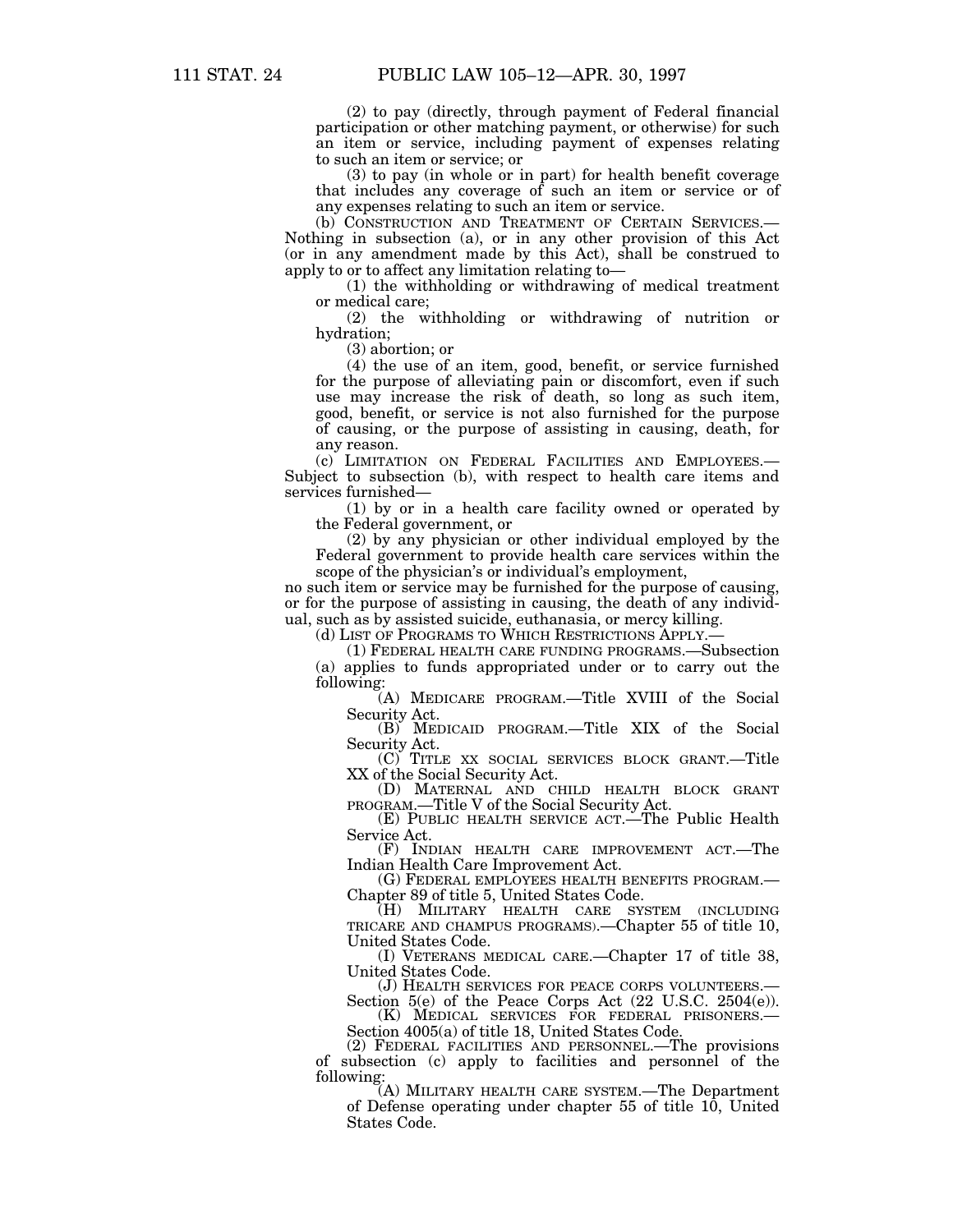(B) VETERANS MEDICAL CARE.—The Veterans Health

(C) PUBLIC HEALTH SERVICE.—The Public Health Service.

(3) NONEXCLUSIVE LIST.—Nothing in this subsection shall be construed as limiting the application of subsection (a) to the programs specified in paragraph (1) or the application of subsection (c) to the facilities and personnel specified in paragraph (2).

### **SEC. 4. RESTRICTION ON USE OF FEDERAL FUNDS UNDER CERTAIN** 42 USC 14403.**GRANT PROGRAMS UNDER THE DEVELOPMENTAL DISABILITIES ASSISTANCE AND BILL OF RIGHTS ACT.**

Subject to section 3(b) (relating to construction and treatment of certain services), no funds appropriated by Congress to carry out part B, D, or E of the Developmental Disabilities Assistance and Bill of Rights Act may be used to support or fund any program or service which has a purpose of assisting in procuring any item, benefit, or service furnished for the purpose of causing, or the purpose of assisting in causing, the death of any individual, such as by assisted suicide, euthanasia, or mercy killing.

### **SEC. 5. RESTRICTION ON USE OF FEDERAL FUNDS BY ADVOCACY** 42 USC 14404. **PROGRAMS.**

(a) IN GENERAL.—Subject to section 3(b) (relating to construction and treatment of certain services), no funds appropriated by Congress may be used to assist in, to support, or to fund any activity or service which has a purpose of assisting in, or to bring suit or provide any other form of legal assistance for the purpose of—

(1) securing or funding any item, benefit, program, or service furnished for the purpose of causing, or the purpose of assisting in causing, the suicide, euthanasia, or mercy killing

of any individual; (2) compelling any person, institution, governmental entity to provide or fund any item, benefit, program, or service for such purpose; or<br>(3) asserting or advocating a legal right to cause, or to

assist in causing, the suicide, euthanasia, or mercy killing of any individual.

(b) LIST OF PROGRAMS TO WHICH RESTRICTIONS APPLY.—

(1) IN GENERAL.—Subsection (a) applies to funds appropriated under or to carry out the following:

(A) PROTECTION AND ADVOCACY SYSTEMS UNDER THE DEVELOPMENTAL DISABILITIES ASSISTANCE AND BILL OF RIGHTS ACT.—Part C of the Developmental Disabilities Assistance and Bill of Rights Act.

(B) PROTECTION AND ADVOCACY SYSTEMS UNDER THE PROTECTION AND ADVOCACY FOR MENTALLY ILL INDIVIDUALS ACT.—The Protection and Advocacy for Mentally Ill Individuals Act of 1986.

(C) PROTECTION AND ADVOCACY SYSTEMS UNDER THE REHABILITATION ACT OF 1973.—Section 509 of the Rehabilitation Act of 1973 (29 U.S.C. 794e).

(D) OMBUDSMAN PROGRAMS UNDER THE OLDER AMERICANS ACT OF 1965.—Ombudsman programs under the Older Americans Act of 1965.

(E) LEGAL ASSISTANCE.—Legal assistance programs under the Legal Services Corporation Act.

(2) NONEXCLUSIVE LIST.—Nothing in this subsection shall be construed as limiting the application of subsection (a) to the programs specified in paragraph (1).

#### **SEC. 6. RESTRICTION ON USE OF OTHER FEDERAL FUNDS.**

(a) IN GENERAL.—Subject to section 3(b) (relating to construction and treatment of certain services) and subsection (b) of this section, no funds appropriated by the Congress shall be used to provide, procure, furnish, or fund any item, good, benefit, activity,

42 USC 14405.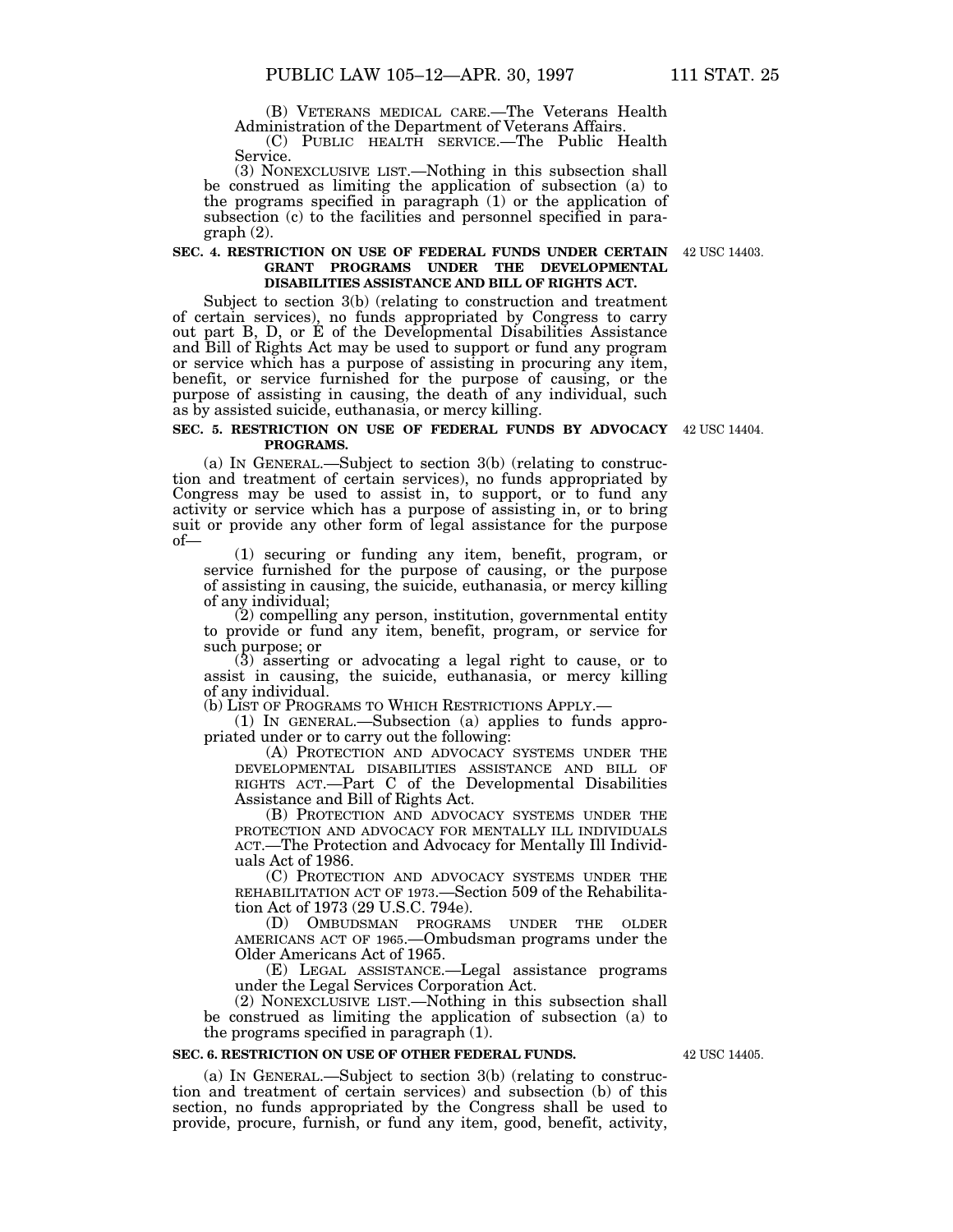or service, furnished or performed for the purpose of causing, or assisting in causing, the suicide, euthanasia, or mercy killing of any individual.

(b) NONDUPLICATION.—Subsection (a) shall not apply to funds to which section 3, 4, or 5 applies, except that subsection (a), rather than section 3, shall apply to funds appropriated to carry out title 10, United States Code (other than chapter 55), title 18, United States Code (other than section 4005(a)), and chapter 37 of title 28, United States Code.

42 USC 14406.

## **SEC. 7. CLARIFICATION WITH RESPECT TO ADVANCE DIRECTIVES.**

Subject to section 3(b) (relating to construction and treatment of certain services), sections  $186\tilde{6}(f)$  and  $1902(w)$  of the Social Security Act shall not be construed—

(1) to require any provider or organization, or any employee of such a provider or organization, to inform or counsel any individual regarding any right to obtain an item or service furnished for the purpose of causing, or the purpose of assisting in causing, the death of the individual, such as by assisted suicide, euthanasia, or mercy killing; or

(2) to apply to or to affect any requirement with respect to a portion of an advance directive that directs the purposeful causing of, or the purposeful assisting in causing, the death of any individual, such as by assisted suicide, euthanasia, or mercy killing.

42 USC 14407.

## **SEC. 8. APPLICATION TO DISTRICT OF COLUMBIA.**

For purposes of this Act, the term "funds appropriated by Congress'' includes funds appropriated to the District of Columbia pursuant to an authorization of appropriations under title V of the District of Columbia Self-Government and Governmental Reorganization Act and the term "Federal government" includes the government of the District of Columbia.

## **SEC. 9. CONFORMING AMENDMENTS.**

(a) MEDICARE PROGRAM.—

(1) FUNDING.—Section 1862(a) of the Social Security Act  $(42$  U.S.C.  $1395y(a)$ ) is amended-

(A) by striking "or" at the end of paragraph (14);

(B) by striking the period at the end of paragraph (15) and inserting ''; or''; and

(C) by inserting after paragraph (15) the following new paragraph:

" $(16)$  in the case in which funds may not be used for such items and services under the Assisted Suicide Funding Restriction Act of 1997.''.

(2) ADVANCE DIRECTIVES.—Section 1866(f) of such Act (42 U.S.C. 1395cc(f)) is amended by adding at the end the following new paragraph:

''(4) For construction relating to this subsection, see section 7 of the Assisted Suicide Funding Restriction Act of 1997 (relating to clarification respecting assisted suicide, euthanasia, and mercy killing).".<br>(b) MEDICAID PROGRAM.—

(b) MEDICAID PROGRAM.— (1) FUNDING.—Section 1903(i) of the Social Security Act (42 U.S.C. 1396b(i)) is amended—

(A) by striking "or" at the end of paragraph  $(14)$ ;

(B) by striking the period at the end of paragraph (15) and inserting ''; or''; and

(C) by inserting after paragraph (15) the following new paragraph:

" $(16)$  with respect to any amount expended for which funds may not be used under the Assisted Suicide Funding Restriction Act of 1997.''.

(2) ADVANCE DIRECTIVES.—Section 1902(w) of such Act (42 U.S.C. 1396a(w)) is amended by adding at the end the following new paragraph: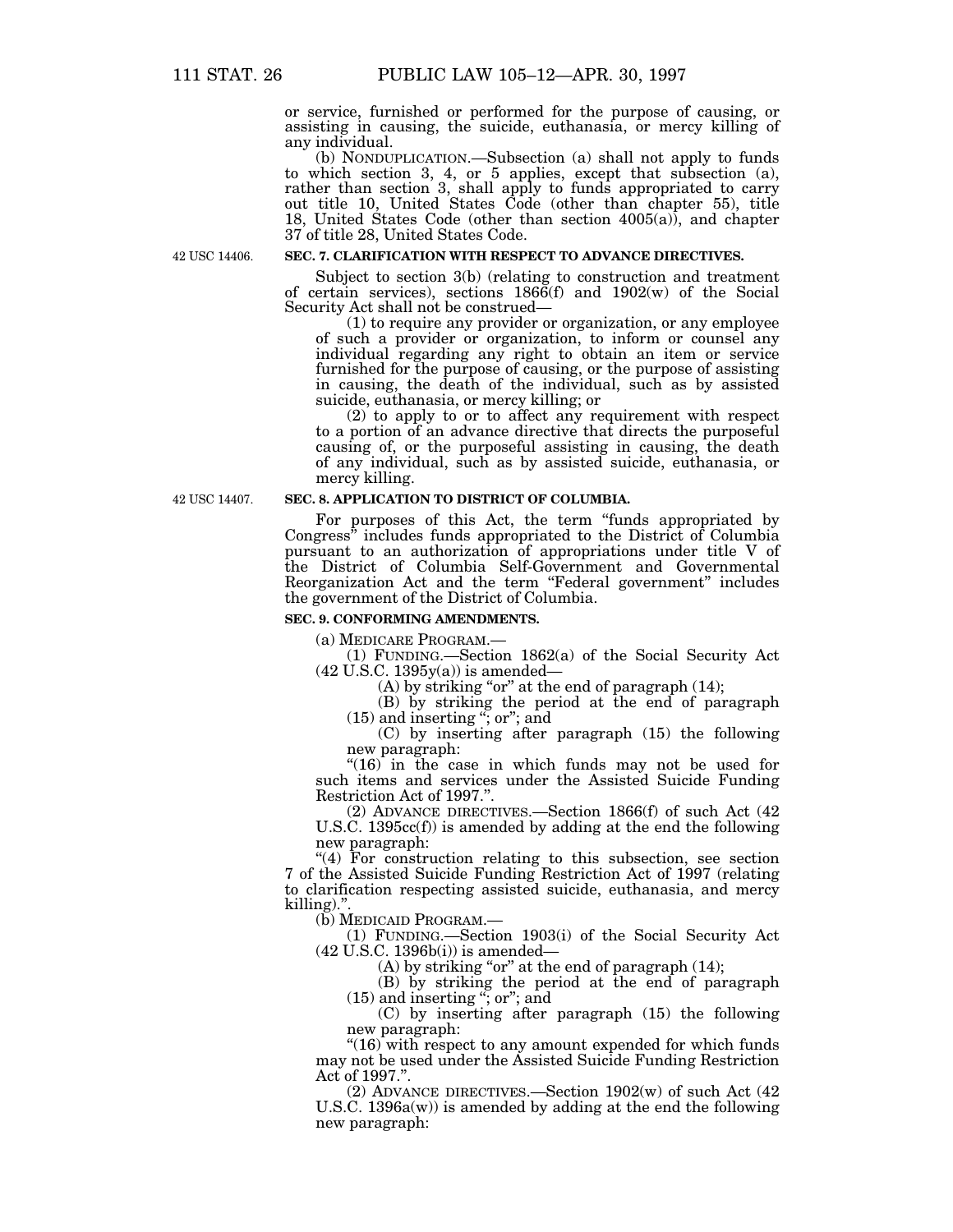''(5) For construction relating to this subsection, see section 7 of the Assisted Suicide Funding Restriction Act of 1997 (relating to clarification respecting assisted suicide, euthanasia, and mercy killing)."

(c) TITLE XX BLOCK GRANT PROGRAM.—Section 2005(a) of the Social Security Act (42 U.S.C. 1397d(a)) is amended—

 $(1)$  by striking "or" at the end of paragraph  $(8)$ ;

(2) by striking the period at the end of paragraph (9) and inserting ''; or''; and

(3) by adding at the end the following:

 $(10)$  in a manner inconsistent with the Assisted Suicide Funding Restriction Act of 1997.''.

(d) MATERNAL AND CHILD HEALTH BLOCK GRANT PROGRAM.— Section 501(a) of the Social Security Act (42 U.S.C. 701(a)) is amended by adding at the end the following:

''Funds appropriated under this section may only be used in a manner consistent with the Assisted Suicide Funding Restriction Act of 1997.''.

(e) PUBLIC HEALTH SERVICE ACT.—Title II of the Public Health Service Act (42 U.S.C. 201 et seq.) is amended by adding at the end thereof the following new section:

#### **''SEC. 246. RESTRICTION ON USE OF FUNDS FOR ASSISTED SUICIDE,** 42 USC 238*o*.**EUTHANASIA, AND MERCY KILLING.**

''Appropriations for carrying out the purposes of this Act shall not be used in a manner inconsistent with the Assisted Suicide Funding Restriction Act of 1997.''.

(f) INDIAN HEALTH CARE IMPROVEMENT ACT.—Title II of the Indian Health Care Improvement Act (25 U.S.C. 1621 et seq.) is amended by adding at the end the following new section:

## ''LIMITATION ON USE OF FUNDS

''SEC. 225. Amounts appropriated to carry out this title may 25 USC 1621x. not be used in a manner inconsistent with the Assisted Suicide Funding Restriction Act of 1997.''.

(g) FEDERAL EMPLOYEES HEALTH BENEFIT PROGRAM.—Section 8902 of title 5, United States Code, is amended by adding at the end the following:

''(o) A contract may not be made or a plan approved which includes coverage for any benefit, item, or service for which funds may not be used under the Assisted Suicide Funding Restriction Act of 1997.''.

(h) MILITARY HEALTH CARE PROGRAM.—Section 1073 of title 10, United States Code, is amended by adding at the end the following: "This chapter shall be administered consistent with the Assisted Suicide Funding Restriction Act of 1997.''.

(1) IN GENERAL.—Subchapter I of chapter 17 of title 38, United States Code, is amended by adding at the end the following new section:

## **''§ 1707. Restriction on use of funds for assisted suicide, euthanasia, or mercy killing**

''Funds appropriated to carry out this chapter may not be used for purposes that are inconsistent with the Assisted Suicide Funding Restriction Act of 1997.''.

(2) CLERICAL AMENDMENT.—The table of sections at the beginning of such chapter is amended by inserting after the item relating to section 1706 the following new item:

''1707. Restriction on use of funds for assisted suicide, euthanasia, or mercy killing.''.

(j) HEALTH CARE PROVIDED FOR PEACE CORPS VOLUNTEERS.— Section 5(e) of the Peace Corps Act (22 U.S.C. 2504(e)) is amended by adding at the end the following: ''Health care may not be provided under this subsection in a manner inconsistent with the Assisted Suicide Funding Restriction Act of 1997.''.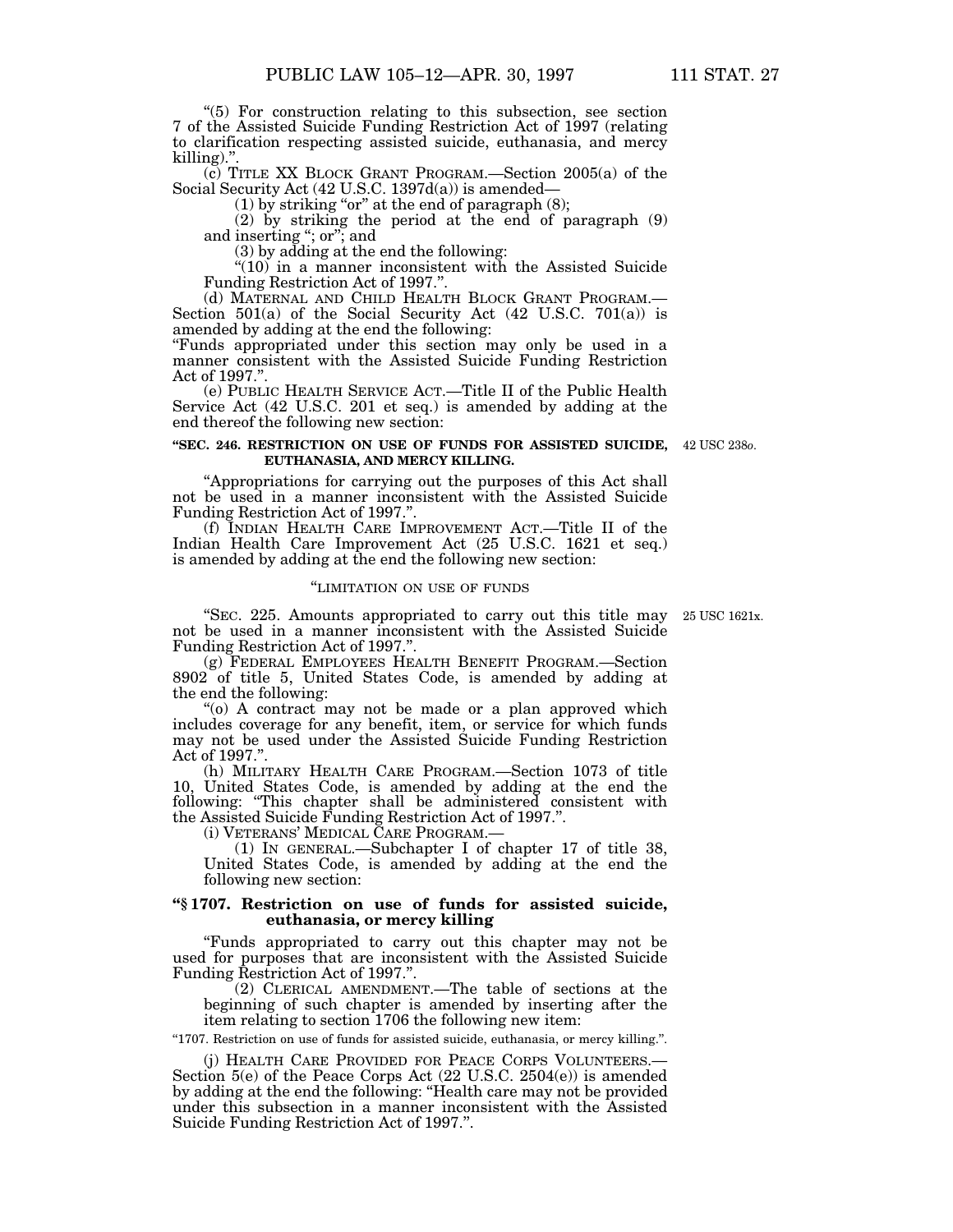(k) MEDICAL SERVICES FOR FEDERAL PRISONERS.—Section 4005(a) of title 18, United States Code, is amended by inserting "and to the extent consistent with the Assisted Suicide Funding" Restriction Act of 1997'' after ''Upon request of the Attorney General''.

(l) DEVELOPMENTAL DISABILITIES AND BILL OF RIGHTS ACT.— (1) STATE PLANS REGARDING DEVELOPMENTAL DISABILITIES

 $C$ OUNCILS.—Section  $122(c)(5)(A)$  of the Developmental Disabilities Assistance and Bill of Rights Act  $(42 \text{ U.S.C. } 6022(c)(5)(A))$ is amended—

(A) in clause (vi), by striking "and" after the semicolon

at the end; (B) in clause (vii), by striking the period at the end and inserting "; and"; and<br>
(C) by adding at the end the following clause:<br>
"(viii) such funds will be used consistent with

section 4 of the Assisted Suicide Funding Restriction Act of 1997.''.

(2) LEGAL ACTIONS BY PROTECTION AND ADVOCACY SYSTEMS.—Section 142(h) of such Act (42 U.S.C. 6042(h)) is

amended by adding at the end the following new paragraph: ''(3) LIMITATION.—The systems may only use assistance provided under this chapter consistent with section 5 of the Assisted Suicide Funding Restriction Act of 1997.".

(3) UNIVERSITY AFFILIATED PROGRAMS.—Section  $152(b)(5)$ of such Act (42 U.S.C. 6062(b)(5)) is amended by adding at the end the following: ''Such grants shall not be used in a manner inconsistent with section 4 of the Assisted Suicide Funding Restriction Act of 1997."

(4) GRANTS OF NATIONAL SIGNIFICANCE.—Section 162(c) of such Act (42 U.S.C. 6082(c)) is amended—

(A) by striking "and" at the end of paragraph  $(4)$ ; (B) by striking the period at the end of paragraph

(5) and inserting ''; and''; and

(C) by adding at the end the following new paragraph:

''(6) the applicant provides assurances that the grant will not be used in a manner inconsistent with section 4 of the Assisted Suicide Funding Restriction Act of 1997.''.

(m) PROTECTION AND ADVOCACY FOR MENTALLY ILL INDIVIDUALS ACT OF 1986.—Section 105(a) of the Protection and Advocacy for Mentally Ill Individuals Act of 1986 (42 U.S.C. 10805(a)) is amended—

 $(1)$  in paragraph  $(8)$ , by striking "and" at the end;

(2) in paragraph (9), by striking the period and inserting ''; and''; and

(3) by adding at the end thereof the following new paragraph:

''(10) not use allotments provided to a system in a manner inconsistent with section 5 of the Assisted Suicide Funding Restriction Act of 1997.''.

(n) PROTECTION AND ADVOCACY SYSTEMS UNDER THE REHABILITATION ACT OF 1973.—Section 509(f) of the Rehabilitation Act of 1973 (29 U.S.C. 794e(f)) is amended—

 $(1)$  in paragraph  $(6)$ , by striking "and" after the semicolon at the end;

(2) in paragraph (7), by striking the period at the end and inserting ''; and''; and

(3) by adding at the end the following paragraph:

"(8) not use allotments provided under this section in a manner inconsistent with section 5 of the Assisted Suicide Funding Restriction Act of 1997.''.

(o) LEGAL SERVICES PROGRAM.—Section 1007(b) of the Legal Services Corporation Act (42 U.S.C. 2996f(b)) is amended—

(1) by striking "or" at the end of paragraph  $(9)$ ;

(2) by striking the period at the end of paragraph (10) and inserting "; or"; and

(3) by adding after paragraph (10) the following: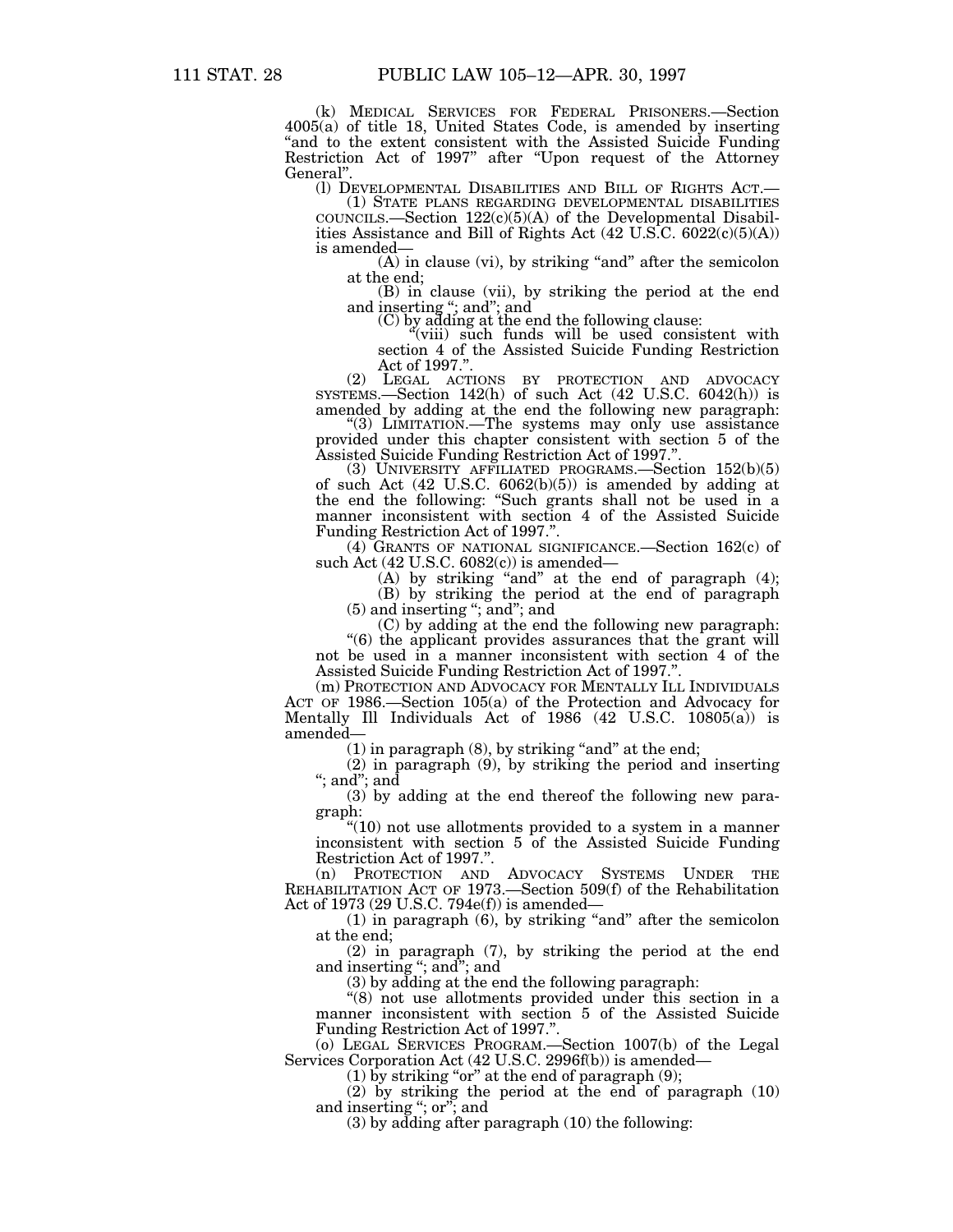" $(11)$  to provide legal assistance in a manner inconsistent with the Assisted Suicide Funding Restriction Act of 1997.''.

(p) CONSTRUCTION ON CONFORMING AMENDMENTS.—The fact that a law is not amended under this section shall not be construed as indicating that the provisions of this Act do not apply to such a law.

#### **SEC. 10. RELATION TO OTHER LAWS.**

The provisions of this Act supersede other Federal laws (including laws enacted after the date of the enactment of this Act) except to the extent such laws specifically supersede the provisions of this Act.

### **SEC. 11. EFFECTIVE DATE.**

(a) IN GENERAL.— The provisions of this Act (and the amendments made by this Act) take effect upon its enactment and apply, subject to subsection (b), to Federal payments made pursuant to obligations incurred after the date of the enactment of this Act for items and services provided on or after such date.

(b) APPLICATION TO CONTRACTS.—Such provisions shall apply with respect to contracts entered into, renewed, or extended after the date of the enactment of this Act and shall also apply to a contract entered into before such date to the extent permitted under such contract.

## **SEC. 12. SUICIDE PREVENTION (INCLUDING ASSISTED SUICIDE).**

(a) PURPOSE.—The purpose of this section is to reduce the 42 USC 295 note. rate of suicide (including assisted suicide) among persons with disabilities or terminal or chronic illness by furthering knowledge and practice of pain management, depression identification and treatment, and issues related to palliative care and suicide prevention.

(b) RESEARCH AND DEMONSTRATION PROJECTS.—Section 781 of the Public Health Service Act (42 U.S.C. 295) is amended—

(1) by redesignating subsection (e) as subsection (f); and (2) by inserting after subsection (d) the following new

subsection:

''(e) RESEARCH AND DEMONSTRATION PROJECTS ON SUICIDE PREVENTION (INCLUDING ASSISTED SUICIDE).

''(1) RESEARCH.—The Secretary may make grants to and enter into contracts with public and private entities for conducting research intended to reduce the rate of suicide (including assisted suicide) among persons with disabilities or terminal or chronic illness. The Secretary shall give preference to research that aims—

"(A) to assess the quality of care received by patients" with disabilities or terminal or chronic illness by measuring and reporting specific outcomes;  $"$ (B) to compare coordinated health care (which may

include coordinated rehabilitation services, symptom control, psychological support, and community-based support services) to traditional health care delivery systems; or

''(C) to advance biomedical knowledge of pain management.

''(2) TRAINING.—The Secretary may make grants and enter into contracts to assist public and private entities, schools, academic health science centers, and hospitals in meeting the costs of projects intended to reduce the rate of suicide (including assisted suicide) among persons with disabilities or terminal or chronic illness. The Secretary shall give preference to qualified projects that will—

''(A) train health care practitioners in pain management, depression identification and treatment, and issues related to palliative care and suicide prevention;

''(B) train the faculty of health professions schools in pain management, depression identification and treatment, and issues related to palliative care and suicide prevention; or

42 USC 14401 note.

42 USC 14408.

42 USC 14401 note.